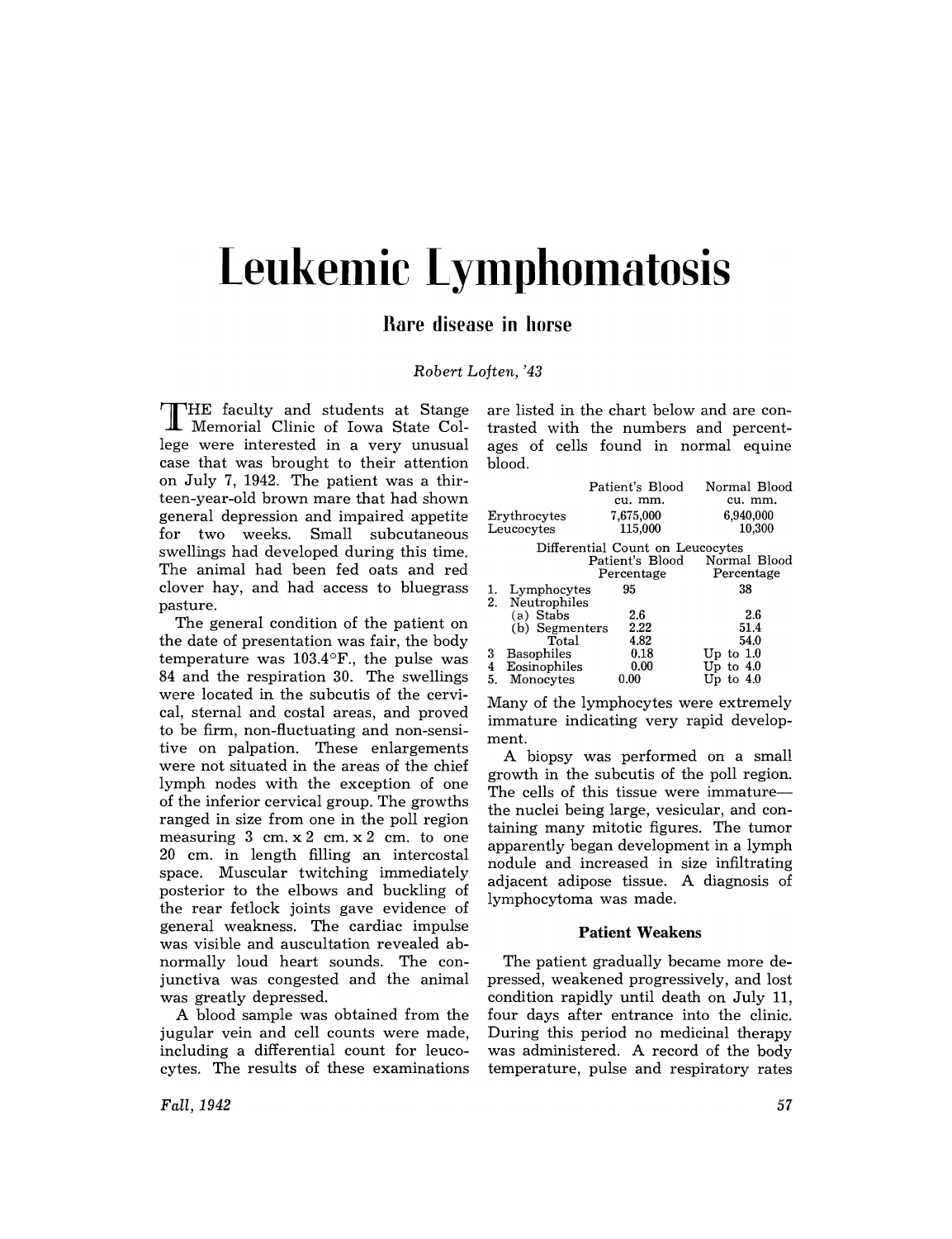of the mare during her time in the clinic is given below.

|                | Respiration<br>per min. | Pulse<br>per min. | Body<br>temp.      |
|----------------|-------------------------|-------------------|--------------------|
| July 7.A.M.    | 30                      | 84                | $103.4^{\circ}$ F. |
| July 8.A.M.    | 42                      | 72                | $104.2$ °F.        |
| July 9.A.M.    | 48                      | 78                | $104.2^{\circ}$ F. |
| July $10,A.M.$ | 52                      | 84                | $103.8$ °F.        |
| July 11, A.M.  | Dead                    |                   |                    |

A necropsy was performed shortly after the death of the patient. Approximately fifteen subcutaneous lymphocytomas were observed whose range in size has already been given. One inferior cervical lymph node was hyperplastic, measuring 16 cm. x 8 cm. x 6 cm. This fact was of especial significance since no other important external node was involved. Four tumors were located in the pyloric portion of the gastric wall. These growths measured 6 x 4 x 3 cm., 5 x 3 x 3 cm., 4 x 3 x 2 cm., and  $3 \times 2 \times 2$  cm.

#### Abdominal Organs

The most outstanding lesion of the abdominal organs was an extreme splenomegaly, the spleen being at least twice its normal size. The characteristic shape was altered, but no tumors were present. Focal subcapsular hemorrhages spotted the organ but blood did not ooze from cut surfaces since the enlargement was due to hyperplasia of the parenchyma. One of the splenic nodes was hyperplastic, the only internal node to be so involved. The liver was rough, nodulated, friable and had a mottled, yellowish color both externally and internally. The incised surface closely resembled the surface of a grated nutmeg in color. Sections were made of this organ and microscopic examination revealed an extensive infiltration of the hepatic tissue with immature lymphocytes. Figure 1 illustrates the characteristic appearance of the liver. The kidneys showed fatty degeneration, being friable and very yellow. Adhesions were present on the hepatic and splenic capsules due to an active chronic peritonitis.

Examination of the thoracic cavity revealed an active chronic pleuritis and chronic serofibrinous pericarditis. An epicarditis was noted, and the entire myocardium was degenerated as was mani-



Fig. 1. Photomicropgraphs showing infiltration of liver by lymphocytes; X110 and X410.

fested by its brownish-grey color. The endocardium was rough and nodular. Most striking of the cardiac lesions was an infiltration of the atrial myocardium with neoplastic tissue. The walls of both atria were considerably thickened. Fingerlike projections of the tumorous mass extended into the myocardium of the ventricles. The mass also extended upward entirely enclosing the base of the aorta, increasing the thickness of its wall to 3 cm. Sections were also prepared of the heart and microscopic examination revealed the same type of infiltration found in the liver. Figure 2 illustrates this extension of the tumor.

#### **Complications**

Complicating the pathological picture was an extensive gangrenous pharyngitis and esophagitis. In addition there was a severe hemorrhagic tracheitis, and the antero-ventral portion of the diaphragmatic lobe of the right lung showed localized foreign-body pneumonia. There were also lesions of an intoxication, chief among which were hemorrhages in the subcutis and peritoneal adipose tissue. The lesions of the respiratory and upper digestive tracts were not believed to be directly

*(Concluded* 0% *page 83)*